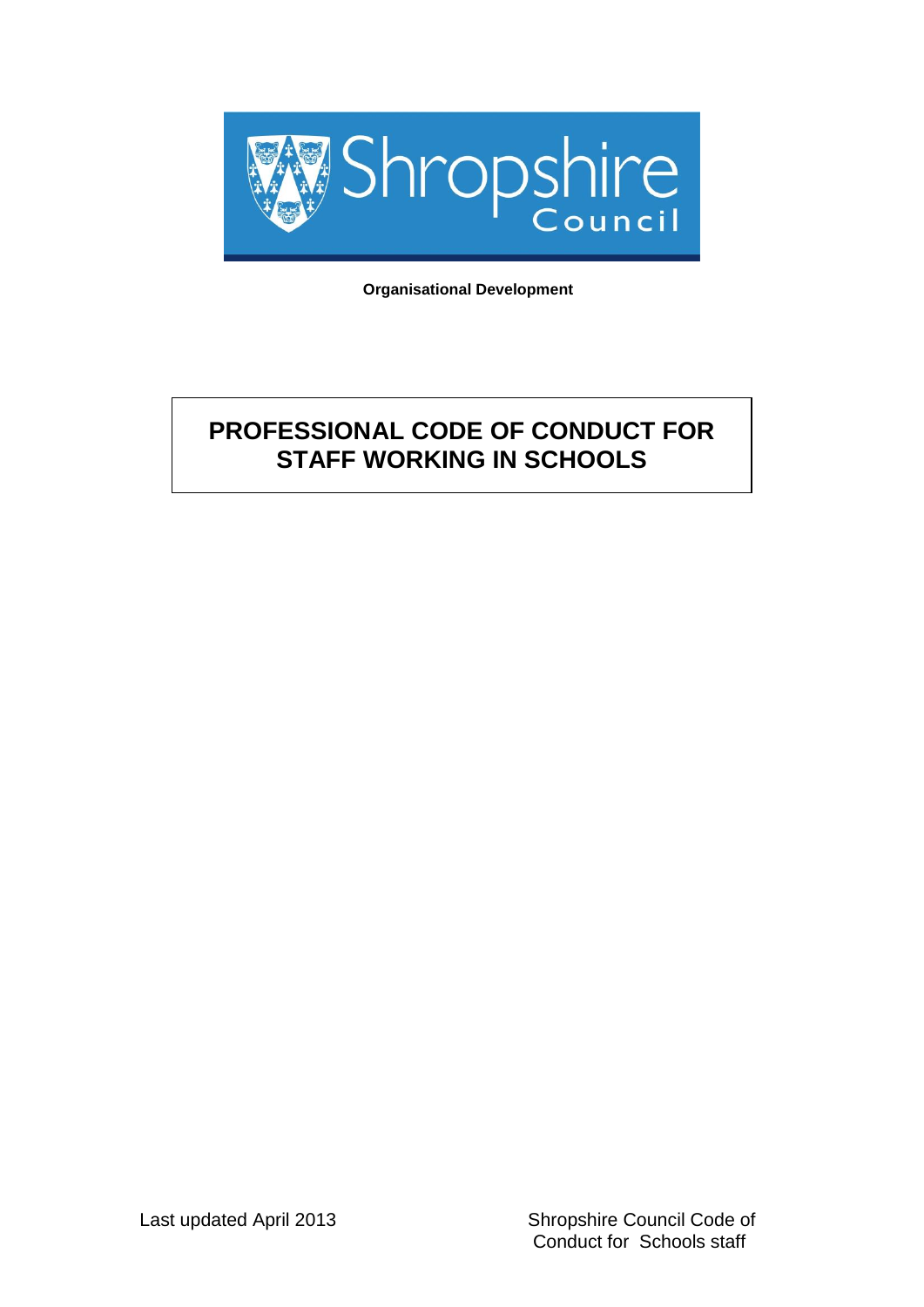# **Professional Code of Conduct for Staff Working in Schools**

#### **1. INTRODUCTION**

- 1.1 All employees should be aware of the **standards of conduct** expected of them by their employer. Although it is impossible to lay down hard and fast rules to cover all eventualities, the Code sets out the principal areas where concerns are likely to arise and staff awareness is necessary. The Code applies to all staff working in schools although particular reference is made to teaching staff.
- 1.2 Staff must comply with requirements placed on them by their **contract of employment**, conditions of service, schools' Articles of Government and relevant policies of Shropshire Council as the Local Authority (LA). The Code is supplementary to documents detailing terms and conditions of employment, including statutory provisions, issued at the time of appointment.
- 1.3 **Failure to observe** the provisions of the Code may be relevant in considering action under disciplinary procedures. Should this occur, full consideration will be given to all the relevant facts and circumstances of the case in accordance with the principles of natural justice and following agreed procedures.
- 1.4 Shropshire schools have a high reputation for the quality of their work and the professionalism of their staff. This Code will serve to confirm the **current good practice** of staff working in Shropshire schools. Should staff have any doubts about the issues raised they should consult their Headteacher or Head of Service.

## **2. CONDUCT IN RELATION TO PUPILS**

- 2.1 The law recognises that staff act **in loco parentis** in respect of pupils in their charge as set out in the Children's Act of 1989 and must act in the role of reasonably parent in the school context. Through their actions staff must act in accordance with this duty of care to ensure at all times that the safety and welfare of pupils is accorded the highest priority. In this and other ways staff should always maintain standards of conduct which sustain their professional standing and that of the school.
- 2.2 **Interaction with pupils** should always be appropriate to their age and gender. Staff should not touch pupils, however casually, in ways or on parts of the body that might be considered indecent, unnecessary or familiar or use inappropriate language. Particular care may be necessary when supervising pupils in out of school activities. Further advice on the practical arrangements applying in this area is available in the Authority's booklet "Guidance for School Visits and Journeys".
- 2.3 **Teaching materials** should be appropriate to the age and gender of pupils. Particular care should be taken that sex or health education materials are appropriate and consistent with the school's and LA's policies.
- 2.4 When holding **meetings with pupils** on sensitive issues, staff should exercise proper professional judgement over the arrangements for the meeting. They should safeguard their own position by, for instance, considering the need for a second adult to be present.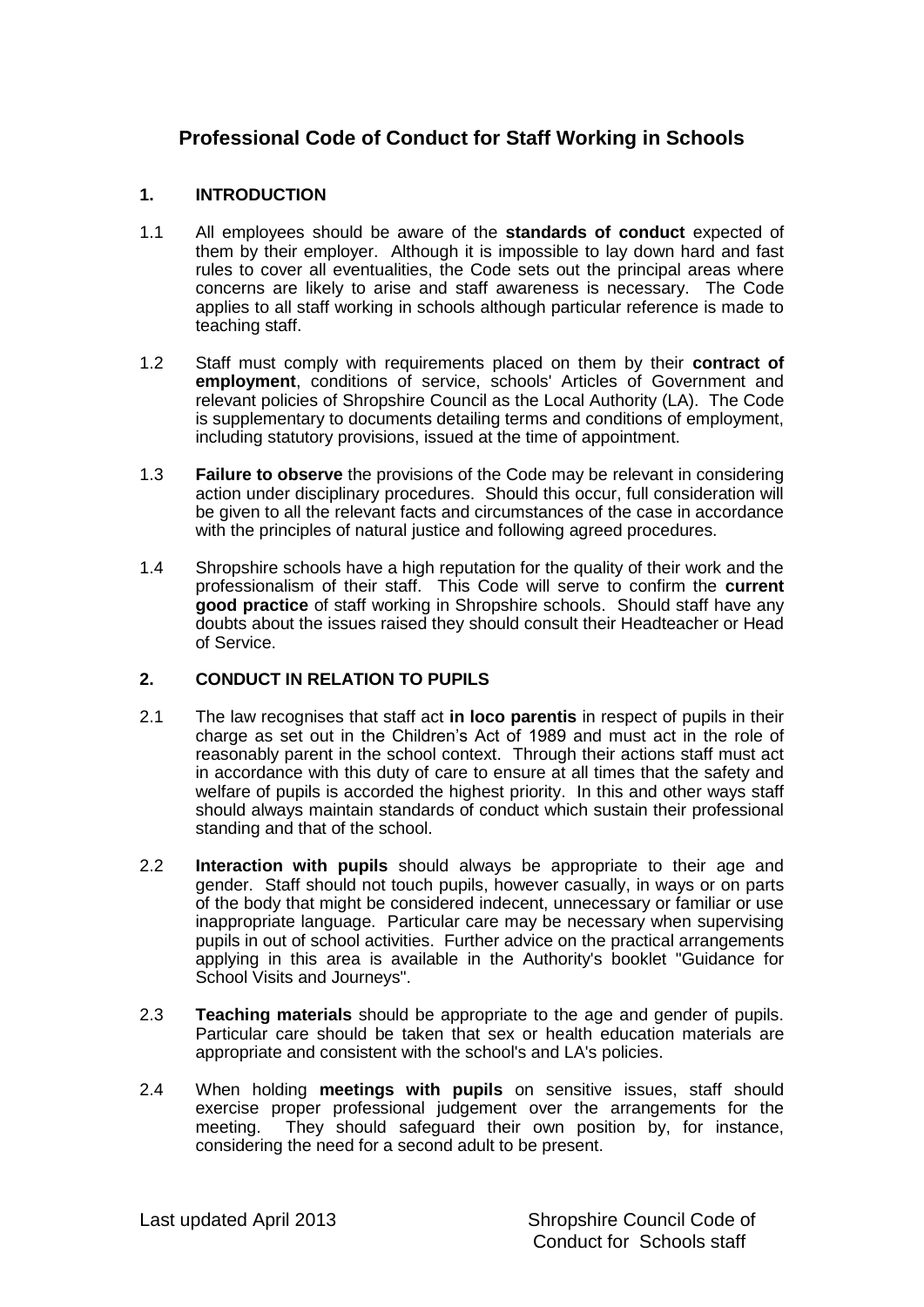- 2.5 **Corporal punishment** defined as any intentional application of force as punishment is illegal and may render a member of staff liable to criminal action as well as action under the school's disciplinary procedures. Corporal punishment includes any form of physical chastisement.
- 2.6 **Physical intervention** will not constitute corporal punishment where its purpose is to avert an immediate danger of injury to, or an immediate danger to the property of, any person including a pupil. In such circumstances, the element of restraint should be the minimum necessary to prevent injury or remove the risk of harm.
- 2.7 Where **physical contact** is necessary (eg in teaching PE), that contact should be the minimum necessary for the purpose and comply with accepted good practice. Particular care should be taken in helping pupils with physical or other disabilities (eg in lifting). Further guidance is available in Codes of Practice produced by the professional associations and from the Local Authority representing staff in these subject areas.
- 2.8 Each school should have and follow a policy on **first aid** and have sufficient members of staff appropriately trained in its application, and in any event always have a first aider on the premises. The School's policy should indicate the recording process for any incidents or accidents and should be clearly linked to the School's Health and Safety Policy.
- 2.9 Following any incident where a member of staff has reason to believe that their actions may be open to **misinterpretation**, the Head or Head of Service should be immediately notified and a written report submitted as soon as possible following the incident. Heads should contact a senior officer of the LA.
- 2.10 Guidance on procedures regarding **suspected or alleged child abuse** is contained in the Shropshire Safeguarding Committee Child Protection Procedures, available in all schools. In every school, either the Head or another teacher will have designated responsibility for child protection. In the event that a member of staff suspects or receives allegations that a child is the subject of abuse, a report should immediately be made in strict confidence to the designated teacher who will immediately inform the Authority's Initial Assessment Team.
- 2.11 Agreed guidelines on procedures **where staff are accused of physical or sexual abuse** of pupils are contained in the document "Teachers Facing an Allegation of Physical/Sexual Abuse: Guidelines on Practice and Procedure", which is available in all schools and on the Shropshire Learning Gateway.
- 2.12 It is the responsibility of all members of staff working in Schools to use the Shropshire Learning Gateway to ensure that they are up to date on all relevant policies and procedures.

## **3. CONDUCT IN RELATION TO THE SCHOOL**

3.1 Staff should make sure that they do not **disclose confidential information** to anyone who has no right to receive it and do not say or write anything that would constitute a breach of confidence. Confidential information relating to employment or the school should only be communicated on a need to know basis or with the specific permission of the Head. Please see the E-Safety Policy on the Shropshire Learning Gateway for advice to staff about the use of social networking.